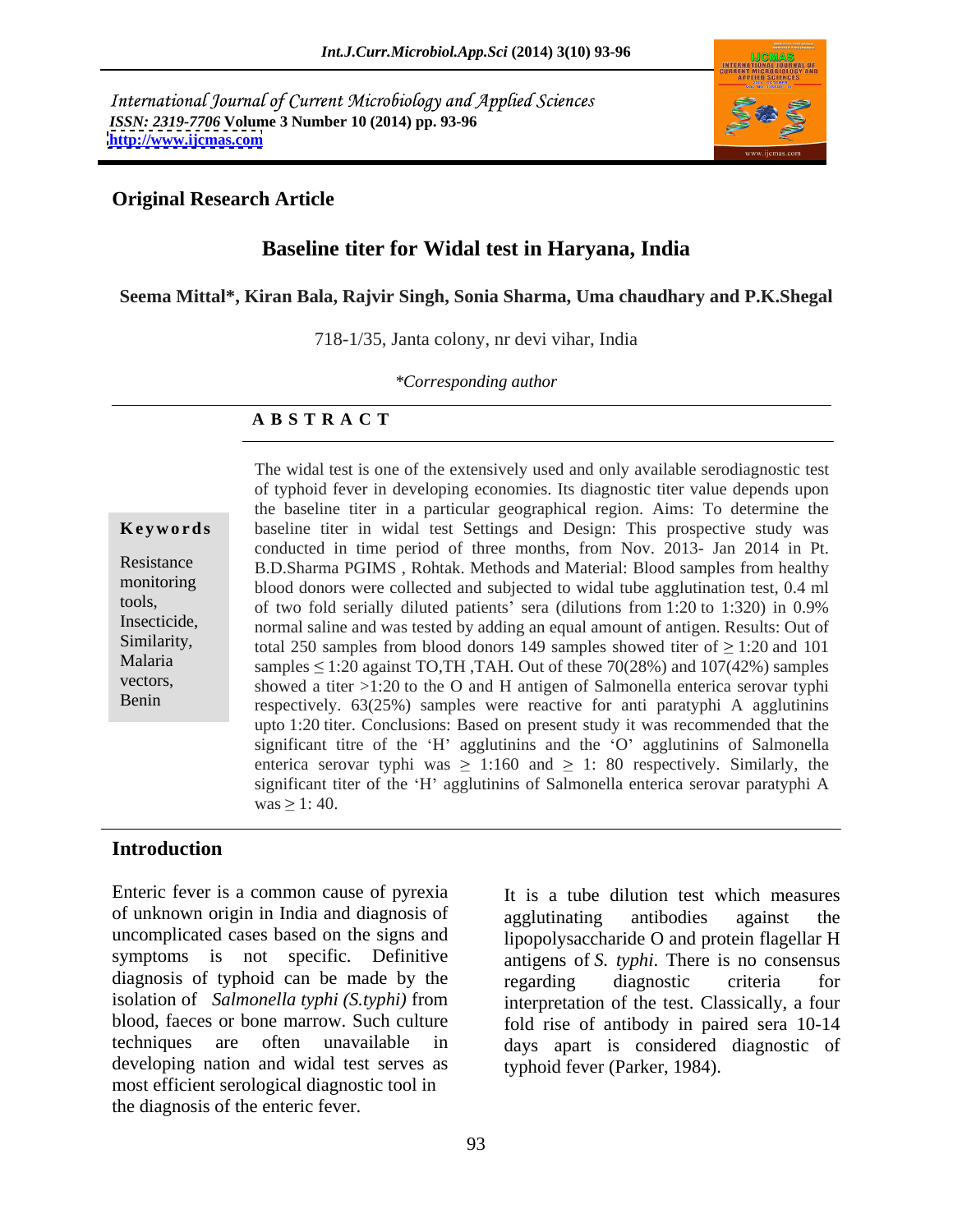The interpretation of the widal test depends more common unhygienic practices. upon the baseline titer in healthy population Definitive diagnosis of enteric fever depends and which in turns depend upon the on isolation of salmonellae from blood, endemicity of enteric fever in a specific stool, urine, bone marrow, bile or other body area. It has been changing over time. fluids (Manson-Bahr, 1987; Gilman, 1975; Regular Updating of the baseline titer is a Geddes, 1974). However, all these facilities must for the proper interpretation and utilization of the widal test in diagnosis of enteric fever. Therefore the present study was done to determine the baseline titer of the test is based on demonstration of the agglutinins in healthy population and to presence of agglutinin (antibody) in the define the significant titer of the widal serum of an infected patient, against the H agglutination test for the diagnosis of enteric (flagellar) and O (somatic) antigens fever in an endemic area in a single serum of Salmonella *enterica* serotype test. *typhi*, *paratyphi A* and *paratyphi B*, during

This study was conducted on sera of 250 group of 18-50 years. These samples were screened for Malaria*,* HBsAg and antibodies to HIV, HCV and *Treponema pallidum.* The samples which found to be positive were not included in the study.

The widal tube agglutination test was done on all sera by the conventional tube agglutination method using commercially available antigens (SPAN Diagnostic Private Limited) (Cruickshank *et al.,* 1975). 0.4 ml of two fold serially diluted patients sera (dilution from 1:20 to 1:320) in 0.9% normal saline were tested by adding an equal volume of antigen. A negative saline control was included in each batch of the test. The tubes were incubated at 37°C for 2 hours and kept at room temperature overnight and then examined for agglutination.

Typhoid fever continues to be a major health problem in developing countries, because of

**Materials and Methods** infection (Washington and Henry, 1984). more common unhygienic practices. on isolation of salmonellae from blood, are expensive and not available easily. So, widal test remains as an alternative for the diagnostic purposes in such situations. This of *Salmonella enterica* serotype the acute and convalescent period of

healthy blood donors in a time period of typhoid fever is a rise in the titer of the O three months from Nov 2013 to Jan 2014. antibody, with a gradual elevation of the H- All the blood doors were male from the age antibody titer, but persisting longer than that The earliest serological response in acute antibody titer, but persisting longer than that of the O-antibody cut off titer. Usually up to 70% of adults show an early rise of antibody titer in the first week of infection (Chessbrough. 1987).

> The frequency of H agglutinins in a give population reflects the latent infection. On the other hand the concentration of O agglutinin does not vary frequently in different regions and it reflects the recent infection with *Salmonella* species (spp.).

**Results and Discussion**<br>dengue fever and other enterobacteriaceae But there are many difficulties associated with evaluation of widal test. As there is variation in the level of antibodies detectable in apparently healthy population of different areas and this variation can effected by cross infection with other *Salmonella* spp. False positive results can be obtained in healthy individuals by the presence of cross reacting antigens for example malaria, brucellosis, infections, vaccinated individual (Colle *et al.,* 1996).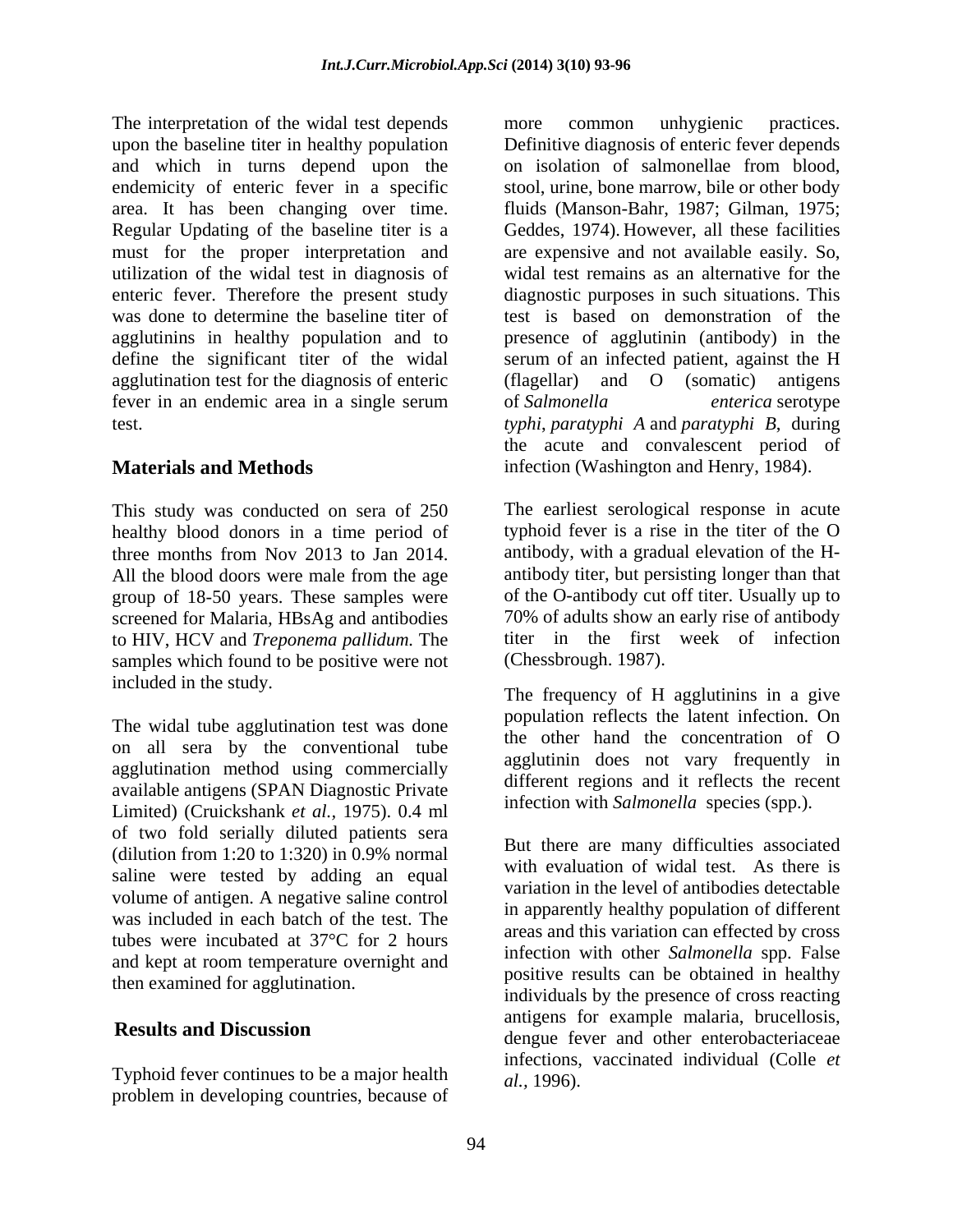For the diagnostic purposes a four fold rise in antibody titers between acute and convalescent phases is considered Bharat, M.P., Rajendra, K., Shyam, K.M., significant, but this type of comparison is Jana, k K. 2009. Distribution of the not feasible in practical use. Therefore, a single cut off value on average baseline titer among healthy individuals needs to be determined. So, the purpose of the present *microbial.*, 8:112–3. study was to develop recommendations for Chessbrough, M. 1987. Medical Laboratory the interpretation of widal test results in the local region. Cambridge, Pp. 260–1.

Many other studies have reported lower and Monteiro, E.H. 1992. Diagnostic value higher (Chew *et al.,* 1992; Hamze and Vincent, 2004; Abraham *et al.,* 1981). The lower level of cut off values in widal test 288–91. was because of proper hygienic practices in Colle, J.G., Frason, A.G., Marmion, B.P., developed countries and vice versa. Simmons, A. 1996. Mackie and Mc

In the present study, the baseline titers upto  $\geq$ 1:20,  $\geq$ 1:40, 1:80 was present in 138 (55%) individuals, 70(19.6%), 21(8.4%) Cruickshank, R., Duguid, J.P., Marmion, individuals respectively, against TO antigen of *Salmonella enterica serovar typhi* . The highest titer against TH upto ,1:80, 1:40 and 1:20 was present in 48(19%) 58(23%) and 88(35%) cases, respectively. So, the base Geddes, A.M. 1974. Imported infections: line titers for the O and H antibodies of *S. typhi* was found to be 1:40 and 1:80. Similar Gilman, R.H., Terminel, M., Levine, M.M., results were reported in other studies as well (Kulkarni and Rego, 1994; Peshattiwar, 2012; Pang and Puthucheary, 1983; Bharat

According to this study the prevalence of *Lancet* 1: 1211–1215. *Salmonella paratyphi A* was found in Hamze, M., Vincent, P. 2004. Typhoid fever 63(25%) individuals with a base line titer of in north Lebanon: a 8-year study 1:20. Therefore, it was concluded that the cut off value for TO, TH and TAH was

Abraham, G., Teklu, B., Gedebu, M., 1987. Manson's tropical diseases.<br>Selassie, G.H., Azene, G.

1981. Diagnostic value of the widal test. *Trop. Geogr. Med.*, 33: 329–33.

- Bharat, M.P., Rajendra, K., Shyam, K.M., Jana,k K. 2009. Distribution of the antibody titre against *Salmonella enterica* among healthy individuals in Nepal. *Ann. Clin. Microbiol. Anti microbial.,* 8: 112–3.
- Manual for Tropical Countries*.* ELBS, Cambridge, Pp. 260–1.
- Chew, S.K., Cruz, M.S., Lim, Y.S., Monteiro, E.H. 1992. Diagnostic value of the Widal test for typhoid fever in Singapore. *J. Trop. Med. Hyg.,* 95:  $288 - 91.$
- Colle,J.G., Frason, A.G., Marmion, B.P., Simmons, A. 1996. Mackie and Mc Cartney Practical Medical Microboiology*.* Churchill Livingston, New York, 389 Pp.
- B.P., Swain, R.H.A. 1975. Medical Microbiology, Vol II, 12th edn. Churchill Livingstone, Edinburg, Pp 403 404.
- Unexplained fever. *BMJ*. 4: 397–8.
- *et al.*, 2009). **and** rose spot cultures for recovery Gilman, R.H., Terminel, M., Levine, M.M.,<br>Hernandez-Mendoza, P., Hornick, R.<br>1975. Comparison of relative efficacy of blood, stool, urine, bone marrow of *Salmonella typhi* in typhoid fever.<br>*Lancet* 1: 1211–1215.
	- (1992 1999) using the widal test. *East Mediterr Health J., 10: 180-6.*
- 1:80, 1:160, 1:40 for the diagnosis purposes Kulkarni, M.L., Rego, S.J. 1994. Value of a of enteric fever inthis region. single Widal test in the diagnosis of **References** 31:1373–7. typhoid fever. *Indian Paediatr.,*  $31:1373 - 7.$ 
	- Manson-Bahr, P.E.C., Bell, D.R. 1987. Manson's tropical diseases.